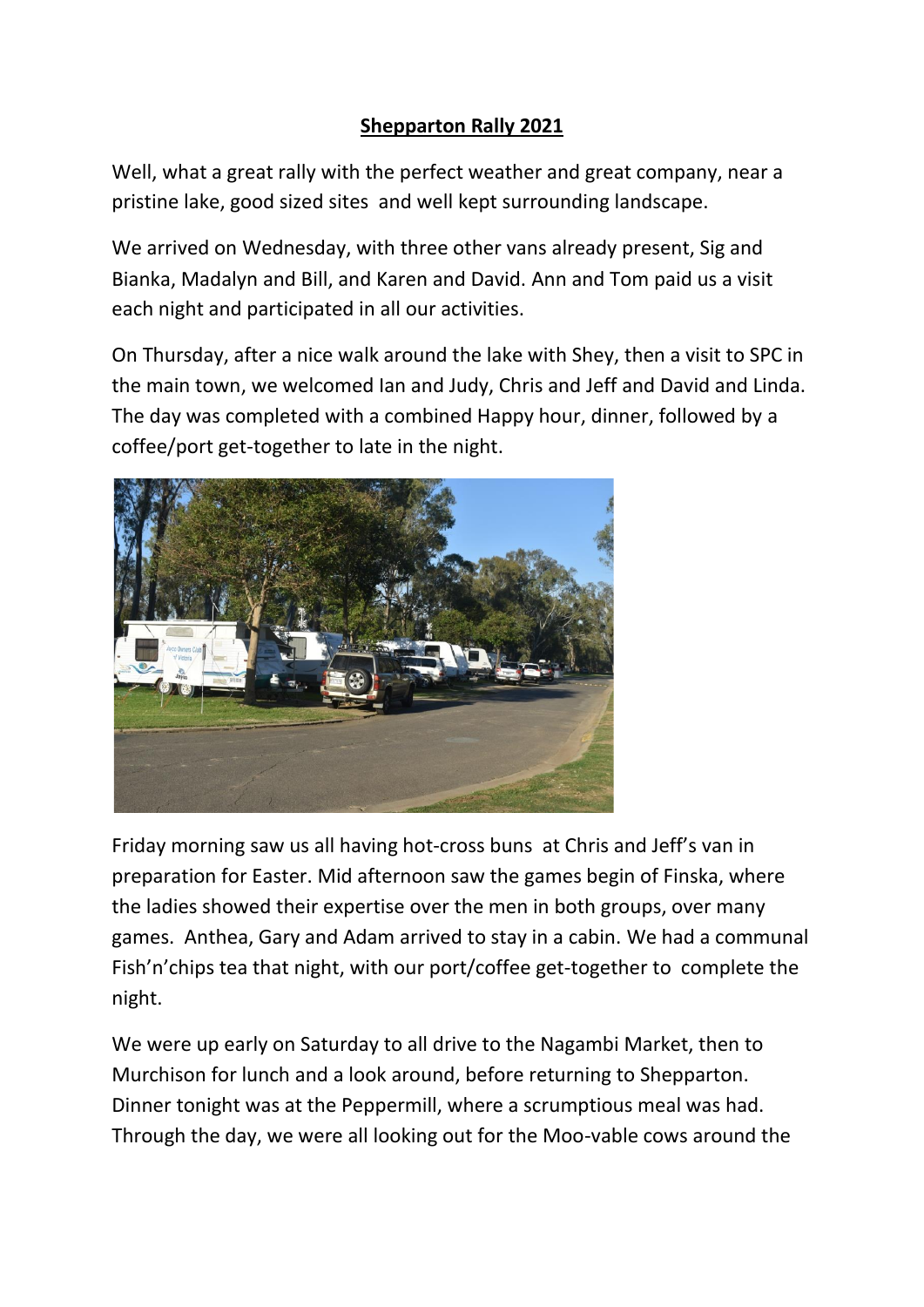area, where we were instructed by Jeff to take photos and do a count of the colourful cows, which all had distinctive names.



On Sunday, after a visit from the Easter Bunny, and its tell-tale footprints left all over the park, where we were supplied Easter eggs, and an extra hour sleep, following the end of Daylight Saving, it was another morning drive together to Katunga, to the Monichino Winery, where we had a wine tasting, which was enjoyed by all. We then proceeded to Numurkah for a picnic lunch within the neat town.